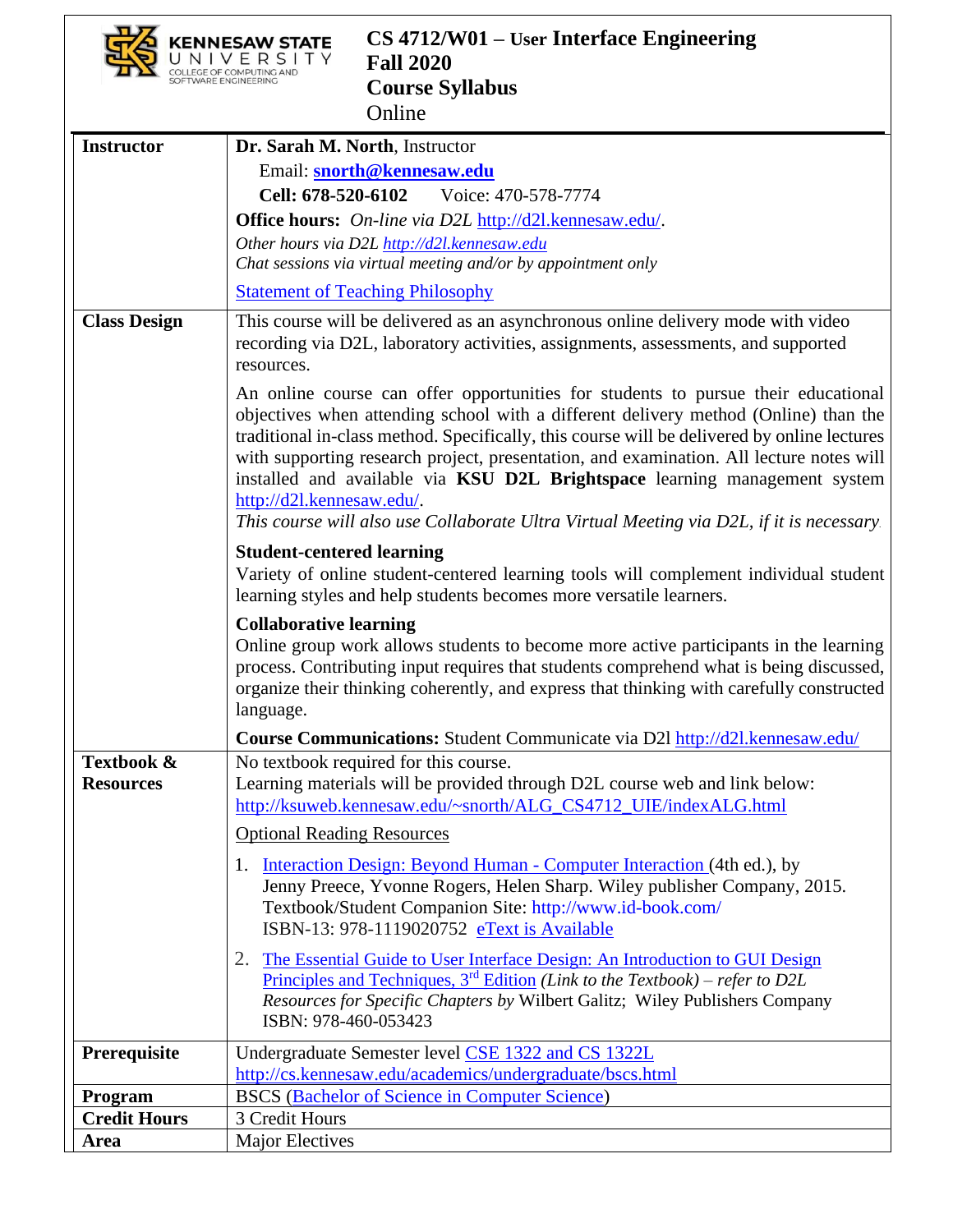| <b>Course</b>          |                                                                                         | A comprehensive study of techniques in design and implementation of user interfaces         |  |
|------------------------|-----------------------------------------------------------------------------------------|---------------------------------------------------------------------------------------------|--|
| <b>Description</b>     | engineering. Topics include the foundation of human-computer interaction and            |                                                                                             |  |
|                        | interface related to software lifecycle, building a graphic user interface engineering, |                                                                                             |  |
|                        | interaction devices and technologies, human-computer dialogue, cognitive models,        |                                                                                             |  |
|                        |                                                                                         | usability, the design and development process, user interface management systems            |  |
|                        |                                                                                         | (UIMS), interface style and techniques, user learning, and diversity in interaction styles. |  |
|                        | Major research and the building of a working graphic user interface are included.       |                                                                                             |  |
| <b>Course Learning</b> | After successful completion of this course, a student should:                           |                                                                                             |  |
| <b>Outcomes</b>        | 1. Describe basic user interface engineering definitions, concepts, and principles.     |                                                                                             |  |
|                        | 2. Apply user interface concepts and principles to analyze and evaluate a variety of    |                                                                                             |  |
|                        | approaches to user interface design.                                                    |                                                                                             |  |
|                        | 3.                                                                                      | Acquire an understanding of needs analysis of user interactions/interfaces, legal,          |  |
|                        | ethical, and social issues.                                                             |                                                                                             |  |
|                        | 4. Design, develop, implement, and present a new user interface for an application      |                                                                                             |  |
|                        | applying concepts and principles of user interface.                                     |                                                                                             |  |
| <b>Contribution Of</b> |                                                                                         | • Computer Science graduates will be successful professionals in the field with solid       |  |
| <b>The Course To</b>   |                                                                                         | fundamental knowledge of computer science, making valuable technical contributions          |  |
| <b>The Program</b>     |                                                                                         | to the design, development, and production of computing systems and related areas.          |  |
| <b>Outcomes</b>        |                                                                                         | • Computer Science graduates will have the ability to learn and to master new computing     |  |
|                        |                                                                                         | technologies and new concepts and can apply these technologies and concepts in              |  |
|                        | varied areas, including furthering their education with an advanced degree.             |                                                                                             |  |
|                        |                                                                                         | • Computer Science graduates will be prepared to be a contributing member or lead a         |  |
|                        |                                                                                         | computing team with strong communication, interpersonal, professional and ethical           |  |
|                        | skills                                                                                  |                                                                                             |  |
| <b>Funding</b>         | • None                                                                                  |                                                                                             |  |
| <b>Required</b>        |                                                                                         |                                                                                             |  |
| <b>Lab Fees or</b>     | • None                                                                                  |                                                                                             |  |
| <b>Special Tuition</b> |                                                                                         |                                                                                             |  |
| <b>Assessment Plan</b> |                                                                                         | <b>Learning Objectives and Assessment Plan and Process</b>                                  |  |
| <b>And Process</b>     | <b>Learning Objectives</b>                                                              | <b>Assessment</b>                                                                           |  |
|                        | Apply user interface concepts and                                                       | • UIE Research Project Reports,                                                             |  |
|                        | principles to analyze, evaluate, and                                                    | 40%                                                                                         |  |
|                        | design a variety of approaches to                                                       |                                                                                             |  |
|                        | design GUI (graphical interface                                                         |                                                                                             |  |
|                        | design) Apps by using any                                                               |                                                                                             |  |
|                        | programming languages that is                                                           |                                                                                             |  |
|                        |                                                                                         |                                                                                             |  |
|                        | desired.                                                                                |                                                                                             |  |
|                        | Apply user interface concepts and                                                       | • Research Project (s) Reports, 20%                                                         |  |
|                        | principles to analyze and evaluate a                                                    |                                                                                             |  |
|                        | variety of approaches to user                                                           |                                                                                             |  |
|                        | interface design.                                                                       |                                                                                             |  |
|                        |                                                                                         |                                                                                             |  |
|                        |                                                                                         |                                                                                             |  |
|                        | Design, develop, implement, and                                                         | GUI Mini Projects, 30%                                                                      |  |
|                        | present a new user interface for an                                                     | <b>Research Project Report Group</b>                                                        |  |
|                        | application applying concepts and<br>principles of user interface.                      | $(1st, 2nd, & 3rd$ Deliverables), 40%                                                       |  |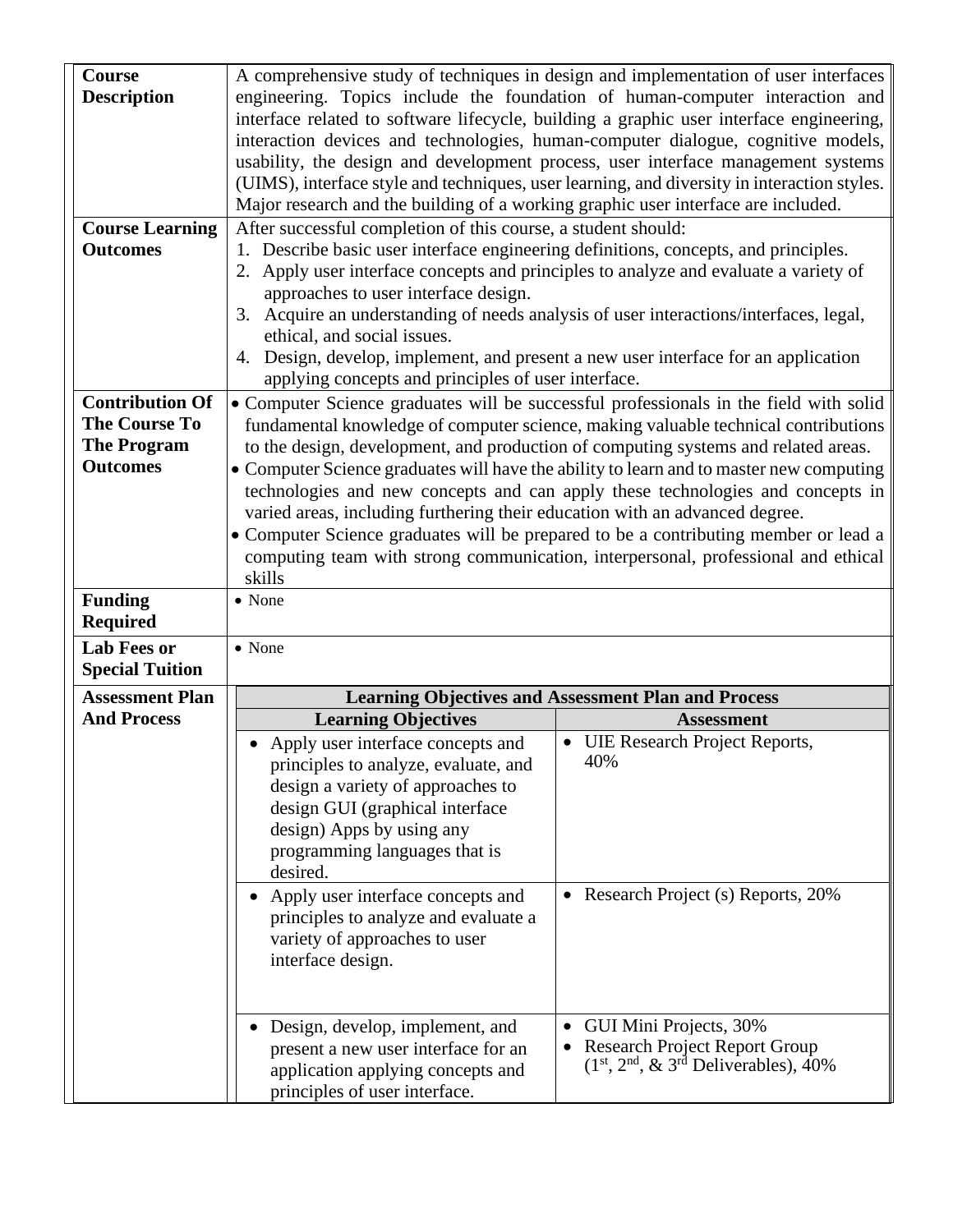| <b>Table of Content</b>                  | <b>Module 1:</b>                                                                       |  |
|------------------------------------------|----------------------------------------------------------------------------------------|--|
|                                          | Prominence of User Interface Design<br>$\bullet$                                       |  |
|                                          |                                                                                        |  |
|                                          | <b>Module 2:</b>                                                                       |  |
|                                          | Conceptualization of User Interface Design                                             |  |
|                                          | Module 3:                                                                              |  |
|                                          | • Design Process of User Interface                                                     |  |
|                                          | Module 4:                                                                              |  |
|                                          | Business Function, Collaboration and Communication                                     |  |
|                                          | Module 5:                                                                              |  |
|                                          | • User Emotional Characteristics                                                       |  |
|                                          | <b>Module 6:</b>                                                                       |  |
|                                          | • User Interfaces and Interactions                                                     |  |
|                                          | <b>Module 7 &amp; 8:</b>                                                               |  |
|                                          | Measurements, Data Collection and Analysis                                             |  |
|                                          | • Evaluation Approaches                                                                |  |
|                                          | <b>Module 9 &amp; 10:</b>                                                              |  |
|                                          | • Usability Testing                                                                    |  |
|                                          | • Phases of User Interface Design                                                      |  |
| <b>Turnaround</b>                        | All in-class and online assignments and assessments will be graded and posted within   |  |
| <b>Time on</b>                           | a week after the due dates.                                                            |  |
| <b>Assignments/Ass</b>                   |                                                                                        |  |
| essments                                 |                                                                                        |  |
| <b>Response Time</b>                     | I will respond to all emails and voicemails within 24 hours on weekdays and 48 hours   |  |
| to Emails and                            | on weekends. Please e-mail via http://d2l.kennesaw.edu/.                               |  |
| <b>Voicemails</b>                        |                                                                                        |  |
| <b>Tracking</b>                          | Students have continuous opportunities to track their learning progress via Grade Tool |  |
| <b>Learning</b>                          | provided on the D2L home page.                                                         |  |
| <b>Progress</b>                          |                                                                                        |  |
| $\lambda$ than day as $\mathbf{D}$ alian |                                                                                        |  |

#### **Attendance Policy:**

The Instructor expects your attendance on D2L daily, minimum 2-3 time per week. Grade performance is a demonstrated function of attendance, preparation, and participation online. Students in this class should realize the nature of the course in-class or online. The online class with no on-campus meetings scheduled. Therefore, there are no planned face-to-face interactions between students or between students and the instructor.

Students are encouraged to visit the instructor on campus during designated time/ hours but this is not required. Students will interact with each other and with the instructor virtually, through online discussions in D2L, and email It is easy to fall behind in any course, but especially in an online course where it is up to the student to formalize a time to work on course materials. In order to ensure a student does not fall behind it is STRONGLY encouraged that students keep to the schedule suggested in this syllabus [basically one course module per 2 weeks during Fall and Spring semesters and four per week during a 4-week Summer semester]. All instructors will provide the students, at the beginning of each semester, a clear statement regarding their policies in handling absences. Instructors will also be responsible for advising their students regarding the academic consequences of absences. To view the complete student attendance policy, please visit <http://catalog.kennesaw.edu/content.php?catoid=38&navoid=3019#attendancepolicy>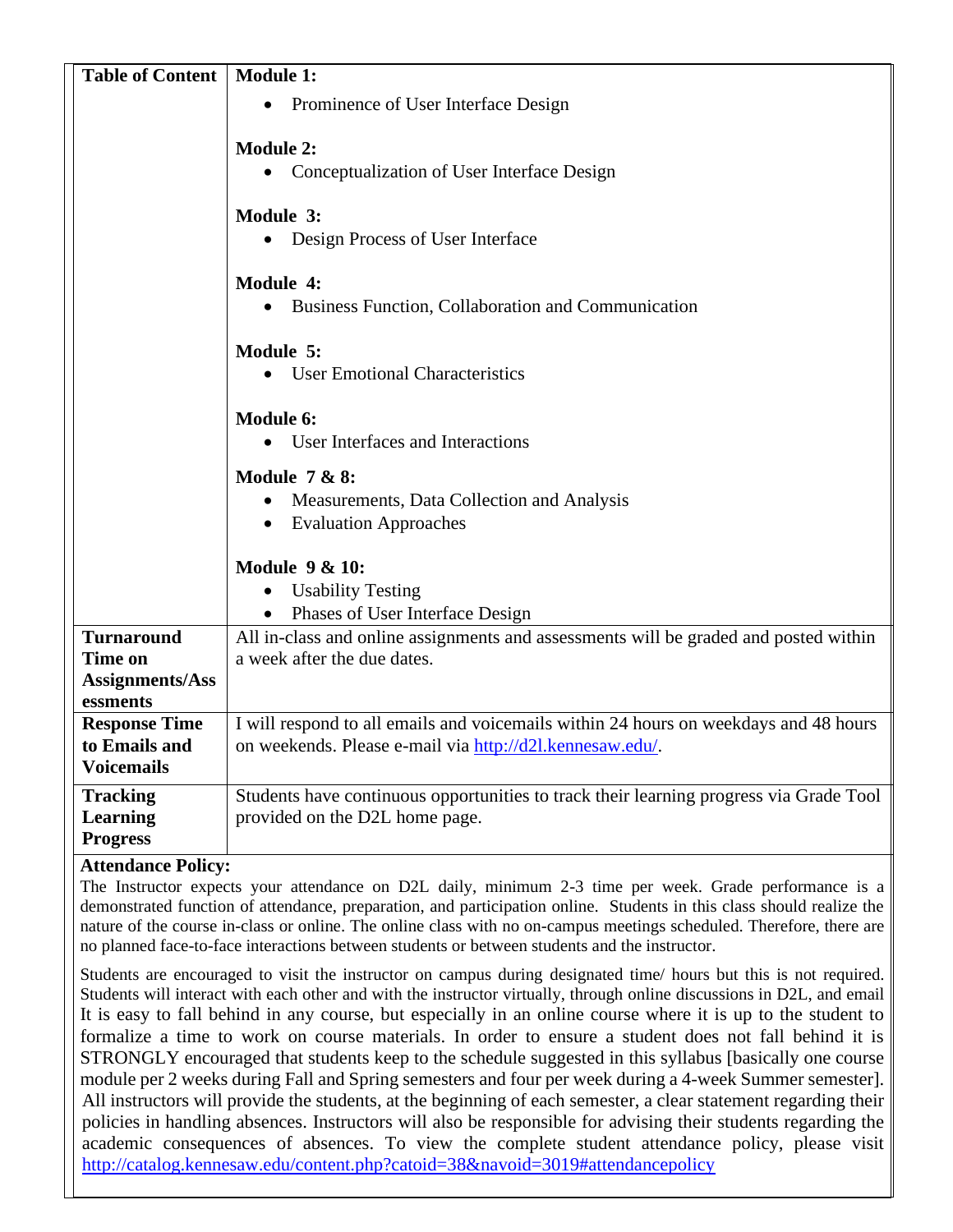#### **Evaluation criteria explained:**

- Students are expected to be active participants in each course activities. Full credit for participation will be extended to students who regularly participate in discussion, share ideas, and contribute relevant personal experiences.
- Examinations will consist of essay (short and long answers), multiple choices, T/F questions, technological comprehension that cover in the lecture material, and assigned readings.
- Students will be given specific guidance on the amount of collaboration permitted for each assignment.

#### **Assignments:**

Assignments are due throughout the term. Each of these assignments is weighted as noted in the assessment section below. You lose 20% of your score if you turn in a homework/presentation/assignment late, and late presentation/project/assignments will only be accepted up to one week after the due date! Late works / assignments / projects are not accepted!

#### Note: Any assignments, project, online assessment past the due dates points off *(above restriction)* **and/or will not be accepted.**

# **Late Assignments Policy:**

Assignments are due throughout the term and must be submitted through D2L by 11:59pm on designated due date for each assignment. Each assignment is weighted as noted in the assessment section below.

**You lose 20% of your score if you turn in a homework assignment late**, and **late assignments** will only be accepted up to one week after the due date!

# **UIE Assignments**

|              |                | $\sim$ 11.001 and $\sim$                                |                                                                                                                                                                                                                                                                        |  |
|--------------|----------------|---------------------------------------------------------|------------------------------------------------------------------------------------------------------------------------------------------------------------------------------------------------------------------------------------------------------------------------|--|
| $\mathbf{1}$ |                | <b>UIE/HCI</b> Interface                                | There will be <i>User Interface Engineering</i> GUI programming assignments                                                                                                                                                                                            |  |
|              |                | Programming                                             | that you can create Windows GUI applications using Java, Python, $C_{++}$ ,                                                                                                                                                                                            |  |
|              |                | <b>Assignments</b>                                      | Visual Basic .net, or any other programming languages that you are                                                                                                                                                                                                     |  |
|              |                |                                                         | comfortable to program with. Please refer to learning modules and/or                                                                                                                                                                                                   |  |
|              |                |                                                         | dropbox for detail descriptions.                                                                                                                                                                                                                                       |  |
|              |                |                                                         | Please DO NOT COPY & Paste from Websites, etc., you can<br>$\bullet$                                                                                                                                                                                                   |  |
|              |                |                                                         | re-write, Paraphrase and use the ideas.                                                                                                                                                                                                                                |  |
|              |                |                                                         | Your instructor will check each deliverables report for similarity<br>$\bullet$                                                                                                                                                                                        |  |
|              |                |                                                         | using plagiarism Turnitin software.                                                                                                                                                                                                                                    |  |
|              | $\overline{2}$ | <b>UIE</b> Group                                        | Each student expected to work as a team $(2-3)$ project by select a topics in<br>$\circ$                                                                                                                                                                               |  |
|              |                | <b>Research Project</b>                                 | the areas of UIE/HCI and locate an article(s) in those topic given, collect                                                                                                                                                                                            |  |
|              |                | from Google Scholar                                     | data; write a paper; and submit via D2L the assignment dropbox.                                                                                                                                                                                                        |  |
|              |                | and/or <b>KSU/ACM</b> digital                           | (Refer to project guidelines via d2l.)                                                                                                                                                                                                                                 |  |
|              |                | library                                                 | <b>One Submission per team via d2l Assignment dropbox</b> (Refer to d2l<br>$\circ$                                                                                                                                                                                     |  |
|              |                | <b>Project Guidelines</b><br>(refer to Module on<br>D2L | Please make sure to re-write (For example, paraphrasing is<br>$\circ$<br>acceptable with proper citations) the 16 pages overall (four pages in<br>each deliverables) (from website/resources, no graphs/figure, unless<br>you re-design it yourself and/or add citied. |  |
|              |                |                                                         | Please DO NOT Copy and Paste from the Website/Google.<br>$\circ$                                                                                                                                                                                                       |  |
|              |                |                                                         | Your instructor will check each deliverables report for similarity using<br>$\circ$                                                                                                                                                                                    |  |
|              |                |                                                         | plagiarism software.                                                                                                                                                                                                                                                   |  |
|              |                |                                                         | The project format needs to follow <b>APA</b> format with references. HCI/UID<br>$\circ$                                                                                                                                                                               |  |
|              |                |                                                         | articles must be from scholarly article publication at ACM (Association For                                                                                                                                                                                            |  |
|              |                |                                                         | Computing Machinery; login to KSU Digital Library and ACM full text<br>archive) including references. (Sample will be provided)                                                                                                                                        |  |
|              |                |                                                         | Please read refer to <b>e-research book</b> to get to know research project                                                                                                                                                                                            |  |
|              |                |                                                         | components e-Research Textbook- How to Build Skills in Research                                                                                                                                                                                                        |  |
|              |                |                                                         |                                                                                                                                                                                                                                                                        |  |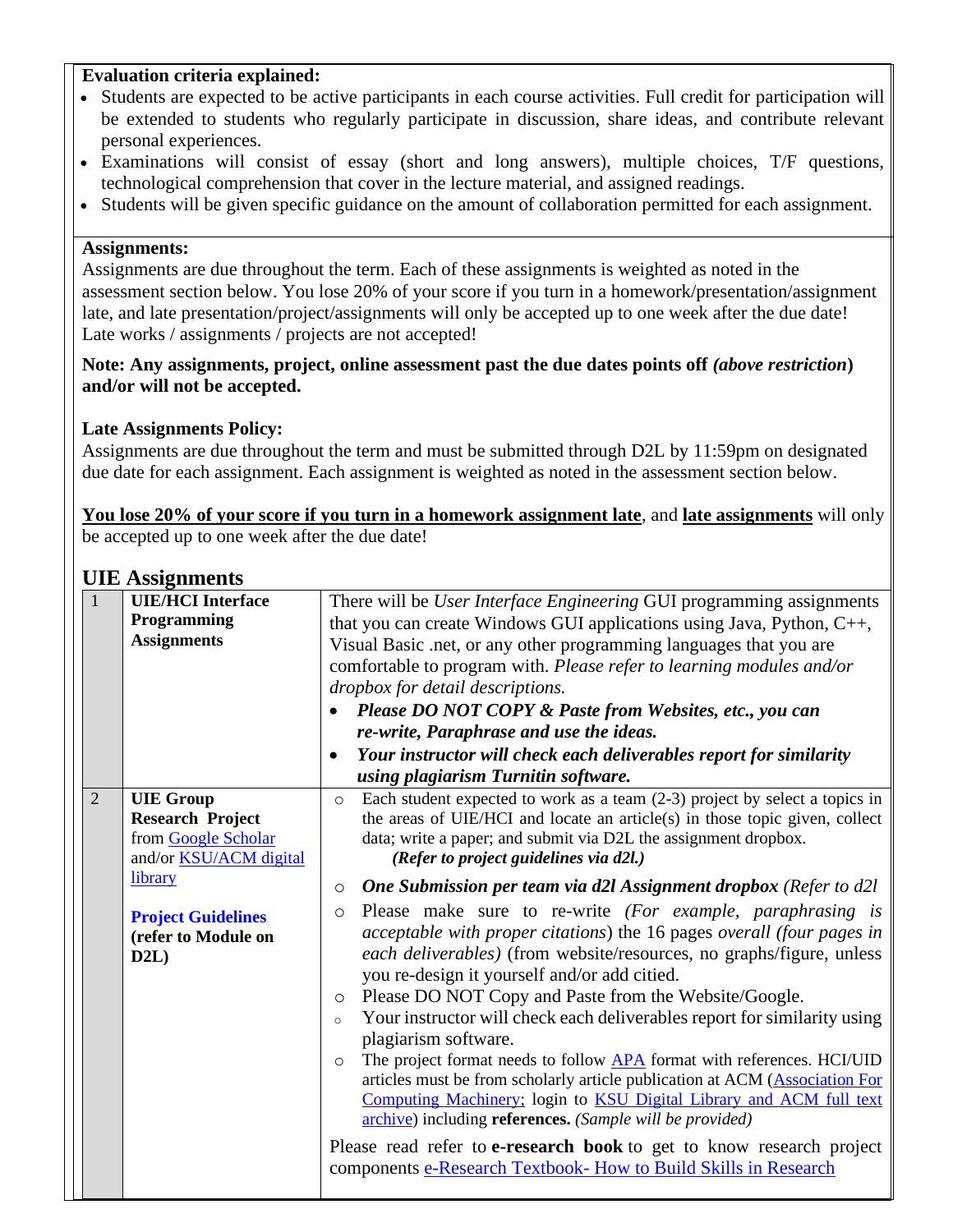#### **Research/Paper Project Requirements:**

The purpose of the project is to provide an opportunity for you to conduct a HCI design/user interface research project/paper and learn about research methodology, understand, organize, and present a synopsis of a current topic/research project in HCI/UID. Projects can address virtually any technical issue in the area of HCI/UID technologies. The report is to be done individually and/or group within the 4 phases of deliverables.

Please read to <http://www.drnorth.net/E-Research-Book.exe> **e-research book** to get to know research proejct compoents.

# **APA Documenting Required:**

All CS students are encouraged to use digital or library of the American Psychological Association [\(APA\)](http://dacc.nmsu.edu/library/research/hacker-sample%20apa%20formatted%20paper.pdf), available in the KSU bookstore and elsewhere. When any portion of another author's work is used, whether it is from a course textbook or outside work, including the World Wide Web, in whole, in part, or paraphrased, that work must be cited. Proper citation formats are provided. Failure to do so can result in Academic Misconduct Proceedings.

#### **Student Course Evaluation:**

A standard questionnaire (described below) will be administered during the last two weeks of the semester in all courses. Additional questions developed by the college or instructor(s) may be included as well. It is important that each student provide meaningful feedback to the instructor(s) so that changes can be made in the course to continually improve its effectiveness. We value student feedback about the course, our teaching styles, and course materials, so as to improve our teaching and you're learning. At a minimum, the following two questions will be asked:

- 1. Identify the aspects of the course that most contributed to your learning (include examples of specific materials, exercises and/or the faculty member's approach to teaching and mentoring), and
- 2. Identify the aspects of the course; if any that might be improved (include examples of specific materials, exercises and/or the faculty member's approach to teaching and mentoring).

# **\*All the assignments will be checked by Turnitin software for similarity.**

#### **Assessment Grades will be calculated as follows**:

| $UIE - *Programming \, Assignments - GUI$                                                                     | 260 |
|---------------------------------------------------------------------------------------------------------------|-----|
| <b>UIE/HCI</b> * Research Project Report                                                                      | 240 |
| $\blacksquare$ 1 <sup>st</sup> Deliverables -Initial and Planning Phases – Literature Reviews, Abstract, etc. |     |
| $\Box$ $2^{nd}$ Deliverable – Execution Phase – Data collections and Analysis                                 |     |
| $\blacksquare$ 3 <sup>rd</sup> deliverable – Closure Phase-Project Report/Video Clip/Presentation             |     |
| Total                                                                                                         |     |

#### **Grading Scale:**

| Grade | Percentage     | <b>Point System</b> |
|-------|----------------|---------------------|
|       | $90\% - 100\%$ | $450 - 500$         |
|       | $80\% - 89\%$  | $400 - 449$         |
|       | 70% - 79%      | $350 - 399$         |
|       | $60\% - 69\%$  | $300 - 349$         |
| F     | 59% or below   | $299 - 0$           |

#### **Withdrawal Policy:**

The last day to withdraw without academic penalty is [shown on the course schedule.](https://web.kennesaw.edu/registrar/share/academic_calendars) Ceasing to attend course via D2L or oral notice thereof DOES NOT constitute official withdrawal from the course. Students who simply stop participating course weekly via D2L without officially withdrawing usually are assigned failing grades. Students wishing to withdraw after the scheduled change period (add/drop) must obtain and complete a withdrawal form from the Academic Services Department in the Registrar's Office.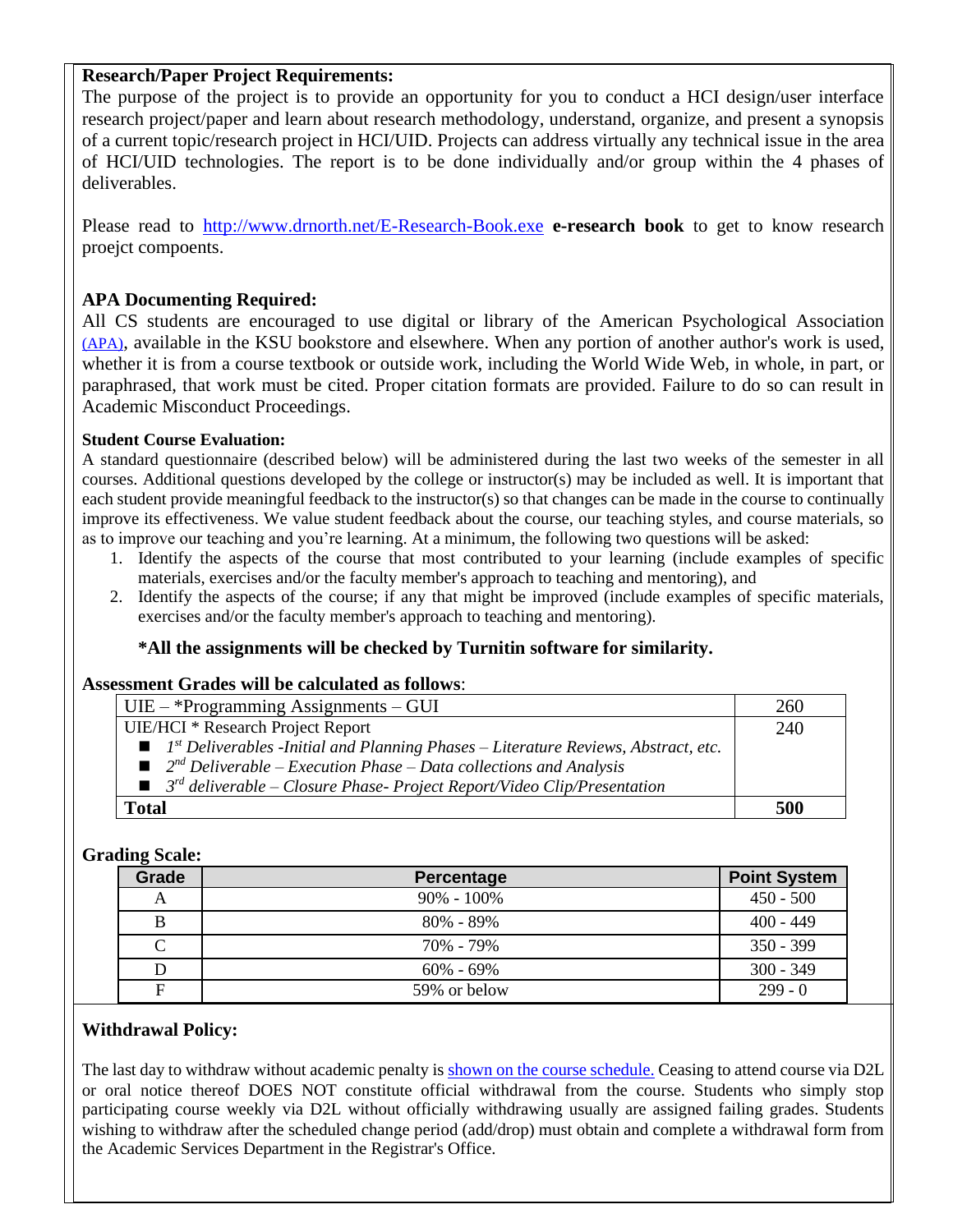#### **Incomplete Policy:**

I— The grade of "I" denotes an incomplete grade for the course, and will be awarded only when the student has done satisfactory work up to the last two weeks of the semester, but for nonacademic reasons beyond his/her control is unable to meet the full requirements of the course. A grade of "I" must be removed (by completing the course requirements) within one calendar year from the end of the semester in which the "I" was originally assigned. <http://www.kennesaw.edu/foreignlanguage/facultyinfo/IncompletePolicy.html>

# **Enrollment Policy:**

Only those students who are enrolled in the online course may visit the lectures, receive assignments, take quizzes and exams, and receive a grade for the course via D2L. If a student is administratively withdrawn from this course, they will not be permitted to participate in any online course activities nor will they receive any grade for the course.

# **Email Messages:**

Remember to put the course name and section number in the subject field of every e-mail message that you send me. E-mail messages that are missing this information are likely to be automatically redirected to a folder I seldom check.

# **Diversity Statement:**

All courses offered by the Computer Science department will adhere to the KSU policy that prohibits discrimination on the basis of race, religion, color, sex, age, disability, national origin, or sexual orientation.

# **Disability Statement:**

Any student with a documented disability needing academic adjustments is requested to notify the instructor as early in the semester as possible and must do so before the mid-term exam. Verification from KSU disabled Student Support Services is required. All discussions will remain confidential. [http://www.kennesaw.edu/stu\\_dev/dsss/dsss.html](http://www.kennesaw.edu/stu_dev/dsss/dsss.html)

# **Student Email and Web Account Access:**

KSU is moving towards a central authentication server that will allow one username and password to be used by all KSU users to access an increasing variety of applications (email, D2L etc.) This unified network identification is referred to as your "NetID". The new source for university-provided email and web space for students will be located at students.kennesaw.edu All students will have access to this system once they have established their NetID.

# **How to Activate your NetID:**

To activate your NetID go to http://netid.kennesaw.edu and click on "Sign up Now!" link. You will be asked to provide information to verify your identity and set your password. This password will only be for NETID enabled applications.

# **How to Look Up a NetID:**

After you have activated your NetID, you can look up other users by logging into http://netid.kennesaw.edu and clicking on Directory Search.

# **How to Send Email:**

For student email, your NetID in combination with the new email address would look like [netid@students.kennesaw.edu.](mailto:netid@students.kennesaw.edu)

# **Web Address:**

For student web address, your NETID in combination with the new server address would look like <http://students.kennesaw.edu/~netid> .

If you have problems please call the Service Desk at ext. 6999 or e-mail [service@kennesaw.edu.](mailto:service@kennesaw.edu)

# **Acquiring Final Grades:**

In an effort to better utilize our technology resources, Kennesaw State University has instituted the reporting of end of term grades by phone. This is in addition to the web version of grades, which has been in effect for several terms. All current semester term students may call 770-420-4315 and select Option Number 4 to secure their end of term grades. With this new development, printed grade reports will not be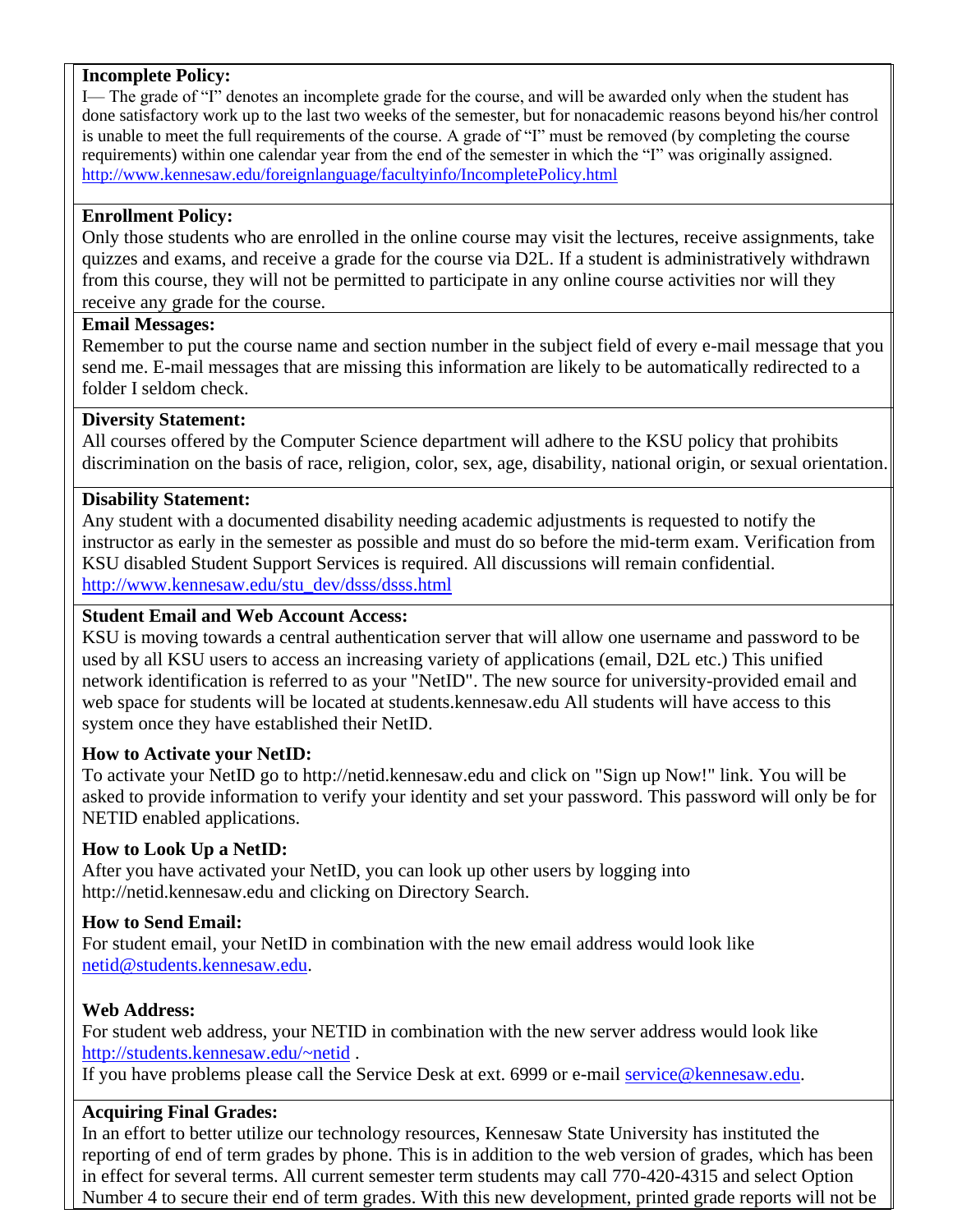mailed at the end of the term. Students needing verification of grades or enrollment should request either an official transcript or enrollment verification through the Office of the Registrar.

Any student with a documented disability needing academic adjustments is requested to notify the instructor as early in the semester as possible and must do so before the mid-term exam. Verification from KSU disabled Student Support Services is required. All discussions will remain confidential.

#### **Academic Integrity Statement:**

Every KSU student is responsible for upholding the provisions of the Student Code of Conduct, as published in the Undergraduate and Graduate Catalogs. Section 5c of the Student Code of Conduct addresses the University's policy on academic honesty, including provisions regarding plagiarism and cheating, unauthorized access to university materials, misrepresentation/falsification of university records or academic work, malicious removal, retention, or destruction of library materials, malicious/intentional misuse of computer facilities and/or services, and misuse of student identification cards. Incidents of alleged academic misconduct will be handled through the established procedures of the Department of Student Conduct and Academic Integrity (SCAI), which includes either an "informal" resolution by a faculty member, resulting in a grade adjustment, or a formal hearing procedure, which may subject a student to the Code of Conduct's minimum one semester suspension requirement. See also [https://web.kennesaw.edu/scai/content/ksu](https://web.kennesaw.edu/scai/content/ksu-student-code-conduct)[student-code-conduct](https://web.kennesaw.edu/scai/content/ksu-student-code-conduct)

Students are encouraged to study together and to work together on class assignments and lab exercises; however, the provisions of the STUDENT CONDUCT REGULATIONS, II. Academic Honesty, KSU Undergraduate Catalog will be strictly enforced in this class.

#### **Confidentiality and Privacy Statement (FERPA)**

http://catalog.kennesaw.edu/content.php?catoid=27&navoid=2263&hl=FERPA&returnto=search#rightsofs tudentrecords Suggested Language: Kennesaw State University adheres to the Family Educational Rights & Privacy Act of 1974 – FERPA. See the following link for more information: [http://www.usg.edu/information\\_technology\\_handbook/section9/tech/9.5\\_privacy\\_and\\_security](http://www.usg.edu/information_technology_handbook/section9/tech/9.5_privacy_and_security)

#### **University – Student Rights & Responsibilities**

<http://catalog.kennesaw.edu/content.php?catoid=27&navoid=2263> Ethics Statement<http://scai.kennesaw.edu/codes.php>

| <b>Communication Tool</b>                           | <b>Recommendations</b>                                                                                                                                                                                                                                                                        |
|-----------------------------------------------------|-----------------------------------------------------------------------------------------------------------------------------------------------------------------------------------------------------------------------------------------------------------------------------------------------|
| <b>Communication</b>                                | Please use our course <b>D2L</b> e-mail to communicate                                                                                                                                                                                                                                        |
| <b>Instructor Response Time</b>                     | Questions submitted to the instructor via D2L email or the discussion area will<br>receive a reply within 24 hours. Weekends may take longer. All the assignments<br>will be graded and provide feedback within a week. Please check your course<br>progress on "D2l home page," "Grade Tab." |
| <b>Emergencies</b>                                  | In the case of an emergency, use the email or phone number that is listed in the<br>syllabus and on the home page.                                                                                                                                                                            |
| <b>Communication in General</b>                     | Please use the instructor's university email account listed on the Home page and in<br>the syllabus. snorth@kennesaw.edu or 678-520-6102                                                                                                                                                      |
| Communication with each<br>other and the instructor | We want everyone to experience a positive experience in this class. Be sure when<br>you have chats, or other types of discussions (such as with labs), that you always<br>are respectful of each other. I will always be respectful of each of you.                                           |

#### **Communication Etiquette**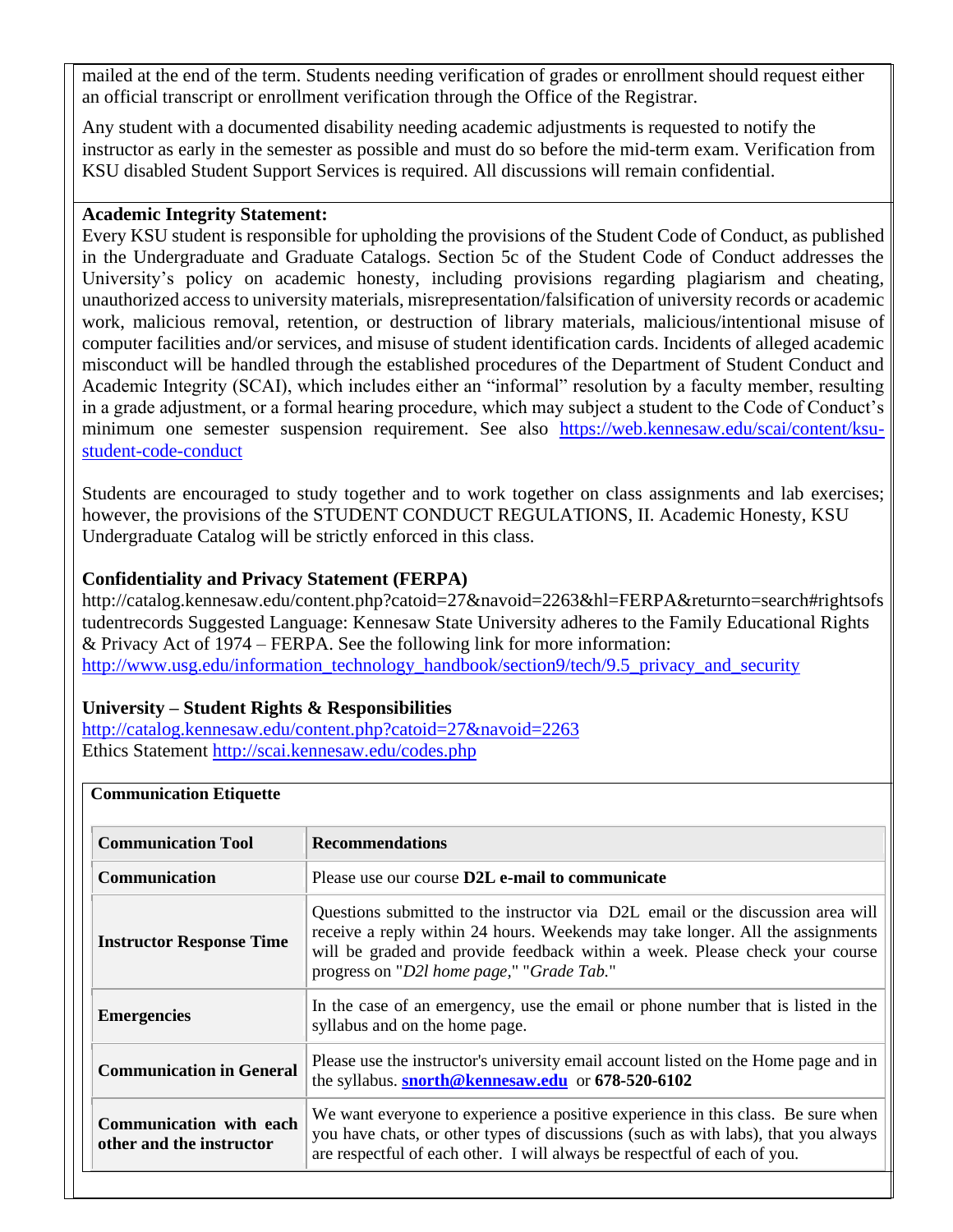**Disclaimer:** This syllabus is subject to change as the need arises. This syllabus represents my current plans and objectives. As we go through the semester, those plans may need to change to enhance the class learning opportunity. Such changes, communicated clearly, are not unusual and should be expected.

# **Student's Support**

- o Department of Career Planning & Development<http://careers.kennesaw.edu/>
- o Counseling and Psychological Services<https://counseling.kennesaw.edu/>
- o Center for Health Promotion and Wellness<https://wellness.kennesaw.edu/index.php>
- o Student Health Services<https://studenthealth.kennesaw.edu/index.php>

# **Course Accessibility Statement** (ADA statement)

<http://catalog.kennesaw.edu/content.php?catoid=27&navoid=2263&hl=FERPA&returnto=search#ADA>

# **Disruption of Campus Life Policy** <http://scai.kennesaw.edu/codes.php>

# **WEB ACCESSBILITY**

Kennesaw State University follows the guidelines of the Universal Design for Learning standard of web accessibility. Faculty use Word, PDF, and HTML formats when communicating electronic information to students whenever possible and appropriate in light of the goals of the course. Faculty are trained to use Web Accessibility Evaluation tools, e.g., WAVE (www.wave.webaim.org), and make adjustments as possible and appropriate in light of the goals of the course.

For free resources available to students on web accessibility, please visit the Web Accessibility Resources page at the Distance Learning Center: [http://www.kennesaw.edu/dlc/facultyresources/index.php#](http://www.kennesaw.edu/dlc/facultyresources/index.php)

# **COPYRIGHT LAW**

Kennesaw State University adheres to USG's policy to respect the right of copyright. Holders and comply with copyright laws as set forth in the United States Copyright act. For more information, see the following link to USG's policy:<http://www.usg.edu/copyright/>

# **ELECTRONIC RECORDING AND SOCIAL MEDIA**

Electronic recording performed without the consent of the people being recorded chills the free exchange of ideas. Academic freedom, free inquiry, and freedom of expression should not be limited by the fear that one's brainstorming, polemic discourse, speculative inquiry, or any other kind of expressed curiosity made within the space of a university classroom will be made public without one's consent. This fear is unacceptable regardless of whether one is in an online, hybrid, or face-to-face classroom setting. Accordingly, no person shall make public any electronically recorded class discussion without the written permission of the instructor. This policy is not intended to discourage electronic recording in the classroom or the use of social media when such actions are performed with the written consent of the instructor, and others as appropriate.

Note: Faculty accommodate all reasonable requests to electronically record a class discussion; these requests must be documented by the Disabled Student Support Services available at: [http://www.kennesaw.edu/stu\\_dev/dsss/prospect.shtml](http://www.kennesaw.edu/stu_dev/dsss/prospect.shtml)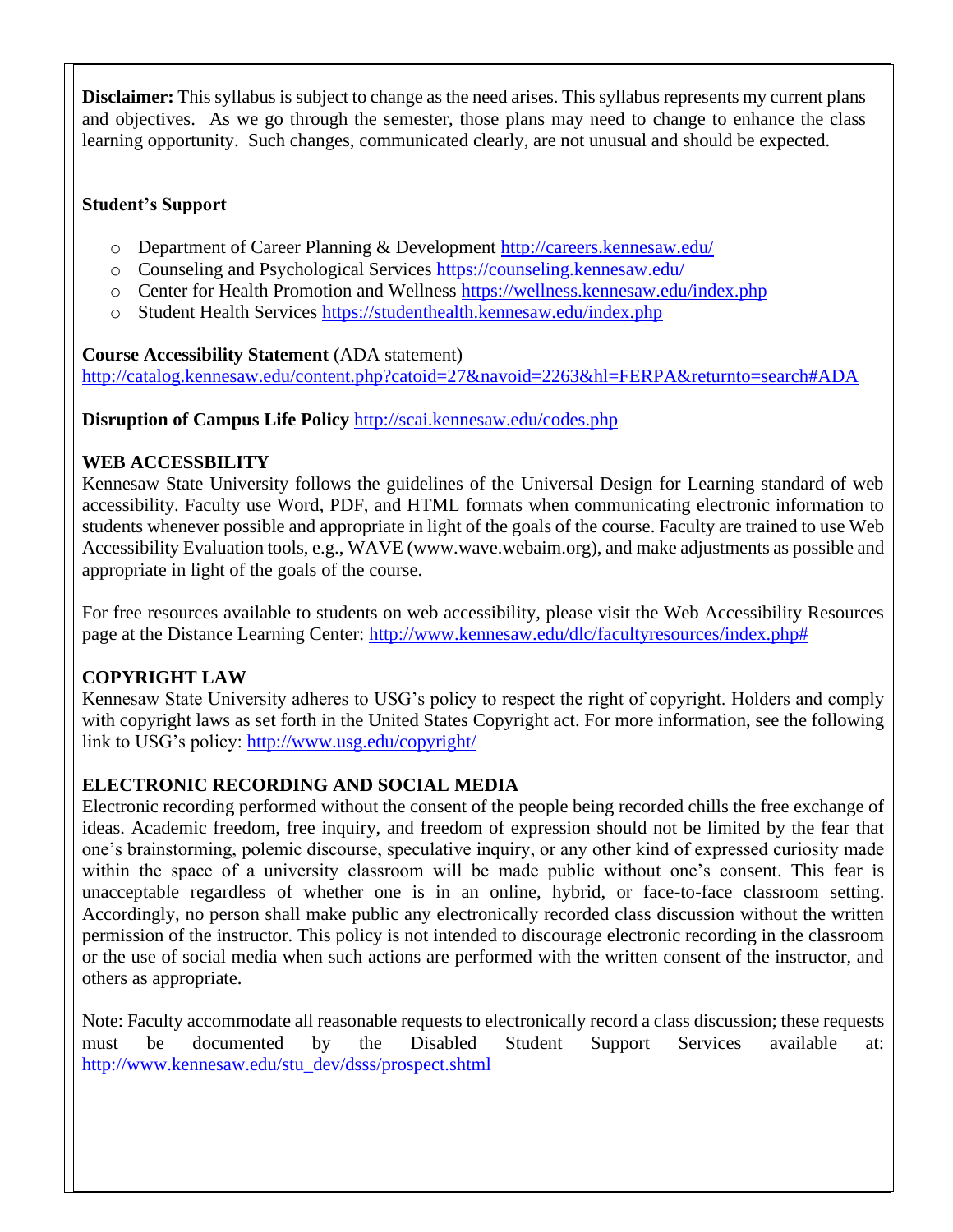# **COVID-19 Syllabi Statements**

# **Face Masks in the classroom**

As mandated by the University System of Georgia, the university requires the use of face masks in the classroom and in KSU buildings to protect you, your classmates, and instructors. Per the University System of Georgia, anyone not using a face covering when required will be asked to wear one or must leave the area. Repeated refusal to comply with the requirement may result in discipline through the applicable conduct code.

Reasonable accommodations may be made for those who are unable to wear a face covering for documented health reasons.

Please contact Student Disability Services at sds @kennesaw.edu for student accommodation requests.

# **Shifting Modalities**

Please note that the university reserves the right to shift teaching modalities at any time during the semester, if health and safety guidelines require it to do so. Some teaching modalities that may be used are F2F, Hyflex, Hybrid, or online, both synchronous and asynchronous instruction.

# **Staying Home When Sick**

If you are ill, please stay home and contact your health professional. In that case, please email the instructor to say you are missing class due to illness. Signs of illness include, but are not limited to, the following:

- Cough
- Fever of 100.4 or higher
- Runny nose or new sinus congestion
- Shortness of breath or difficulty breathing
- Chills
- Sore Throat
- New loss of taste and/or smell

# **Seating Plans**

Students will sit in the same seat for every F2F class so that the instructor can use a seating plan for contact tracing if a student contracts Covid-19.

# **Web Cameras**

Instructors may require web cameras in their respective courses.